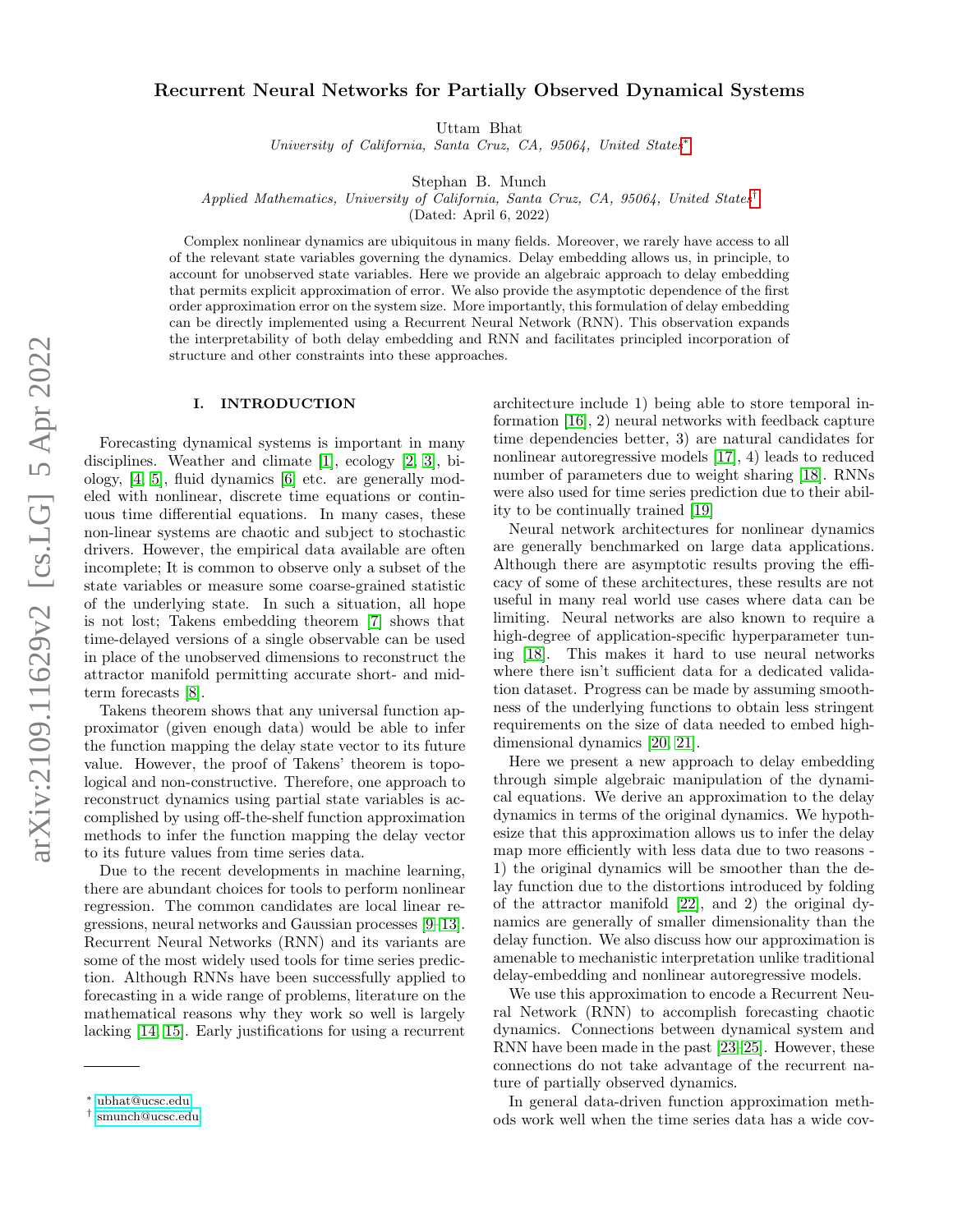erage across the domains of the functions. This is truly achieved when the dynamics are ergodic. In a practical setting, chaos or stochasticity too can be sufficient to achieve this.

In the next section, we calculate the first order error due to partial observation of a system. We then develop a recursive approximation of the dynamics using only the observed states, and calculate the first-order expansion of the covariance of the recursion error. In section [III,](#page-2-0) we develop a recurrent neural network architecture that uses the recursive structure of the dynamics of the observed states. In section [IV,](#page-2-1) we illustrate the effects of partial observation on the delay dynamics using both an analytically solvable example and more complex dynamics commonly used in biophysical systems. We use short simulated time-series as the effectiveness of the RNN structure over feed-forward networks is most evident when the number of training points is less than a hundred. Finally, we discuss the potential for using other function approximators to take advantage of the general structure of dynamics to achieve more efficient representations of data.

# II. RECURSIVE EXPANSION OF DYNAMICS

Assume the dynamics are completely represented with a system of M state variables, say  $z_t$  ${z_{1,t}, z_{2,t}, ..., z_{M,t}}^T$  and the dynamics are given by

$$
\frac{dz_1}{dt} = f_1(\mathbf{z}_t)
$$
\n
$$
\vdots
$$
\n
$$
\frac{dz_M}{dt} = f_M(\mathbf{z}_t)
$$
\n(1)

However, the subsequent arguments are more transparent in discrete time, so we work with the corresponding flow map integrated on a unit time step,  $z_{1,t} = F_1(\mathbf{z}_{t-1}),...$  $z_{M,t} = F_M(\mathbf{z}_{t-1})$  which we write compactly as  $\mathbf{z}_t =$  $\mathbf{F}(\mathbf{z}_{t-1})$ 

Since our focus is on partially observed systems, we split the state variables  $z_t$  into two subsets:  $x_t$  =  ${z_{1,t}, z_{2,t}, \ldots, z_{n,t}}^T$  representing the observed state variables and  $\mathbf{y}_t = \{z_{n+1,t}, \ldots, z_{M,t}\}^T$  containing the remaining, unobserved state variables. We re-write the dynamics as

$$
\mathbf{x}_{t} = \mathbf{F}(\mathbf{x}_{t-1}, \mathbf{y}_{t-1})
$$

$$
\mathbf{y}_{t} = \mathbf{G}(\mathbf{x}_{t-1}, \mathbf{y}_{t-1})
$$
(2)

where  $\bf{F}$  represents the maps for the *n* observed states and G represents the maps for the  $M - n$  unobserved states.

There are several ways to proceed, including (i) implicitly accounting for the unobserved states using time lags

([\[26,](#page-7-4) [27\]](#page-7-5)), or (ii) modeling the complete dynamics and imputing the unobserved states using a hidden Markov approach (e.g. [\[28\]](#page-7-6)). However, (ii) requires that we have a reasonable model for the complete state dynamics and significant problems arise when the model is inaccurate. Since we assume the complete dynamics are unknown, we focus on (i).

As a first step to doing this, we shift the map for the unobserved states back by one time step and substitute this into the dynamics for the observed states.

<span id="page-1-0"></span>
$$
\mathbf{x}_{t} = \mathbf{F}(\mathbf{x}_{t-1}, \mathbf{y}_{t-1})
$$
\n
$$
= \mathbf{F}(\mathbf{x}_{t-1}, \mathbf{G}[\mathbf{x}_{t-2}, \mathbf{y}_{t-2}])
$$
\n
$$
= E_{\mathbf{y}_{t-2}}[\mathbf{F}(\mathbf{x}_{t-1}, \mathbf{G}[\mathbf{x}_{t-2}, \mathbf{y}_{t-2}])|\mathbf{x}_{t-1}, \mathbf{x}_{t-2}] + \varepsilon_{t}
$$
\n
$$
\approx \mathbf{F}(\mathbf{x}_{t-1}, \mathbf{G}[\mathbf{x}_{t-2}, \bar{\mathbf{y}}^{t-2}]) + \varepsilon_{t}
$$
\n(3)

where  $\bar{\mathbf{y}}^{t-2} = E[\mathbf{y}|\mathbf{x}_{t-1}, \mathbf{x}_{t-2}]$  is the conditional expectation for y given the current and previous observation for **x**. The apparent process noise  $\varepsilon_t$  is given by  $\varepsilon_t = \textbf{F}\left[ \textbf{x}_{t-1}, \textbf{G}\left( \textbf{x}_{t-2}, \textbf{y}_{t-2} \right) \right] - \textbf{F}\left[ \textbf{x}_{t-1}, \textbf{G}\left( \textbf{x}_{t-2}, \bar{\textbf{y}}^{t-2} \right) \right].$ The approximation in line 4 of eq.  $(3)$  assumes **F** and  $\tilde{G}$ are almost linear for simplicity.

We can continue along this path an arbitrary number of times, each iteration adding another lag of x and pushing back the dependence on  $\bf{y}$ . Doing so d times we get,

$$
\mathbf{x}_{t} = \mathbf{F}\left(\mathbf{x}_{t-1}, \mathbf{G}\left[\mathbf{x}_{t-2}, \ldots \mathbf{G}\left\{\mathbf{x}_{t-d}, \bar{\mathbf{y}}^{t-d}\right\} \ldots\right]\right) + \varepsilon_{t} \tag{4}
$$

<span id="page-1-1"></span>
$$
= \tilde{\mathbf{F}}_d \left( \mathbf{x}_{t-1}, \dots, \mathbf{x}_{t-d} \right) + \varepsilon_t \tag{5}
$$

where, in keeping with the previous nota-<br>tion,  $\bar{y}^{t-d} = E[\mathbf{v}_{t-d}|\mathbf{x}_{t-1}, \dots, \mathbf{x}_{t-d}]$  and tion,  $= E[\mathbf{y}_{t-d}|\mathbf{x}_{t-1}, \dots, \mathbf{x}_{t-d}]$  and  $\varepsilon_t \quad \quad = \quad \quad {\bf F} \left( {\bf x}_{t-1}, {\bf G} \left[ {\bf x}_{t-2}, \ldots {\bf G} \left\{ {\bf x}_{t-d}, {\bf y}_{t-d} \right\} \ldots \right] \right) \quad - \quad \quad$  $\mathbf{F}\left(\mathbf{x}_{t-1},\mathbf{G}\left[\mathbf{x}_{t-2},\ldots\mathbf{G}\left\{\mathbf{x}_{t-d},\bar{\mathbf{y}}^{t-d}\right\}\ldots\right]\right).$  As we show in the illustrative example in section [IV,](#page-2-1) we expect the dependence of function  $\bf{F}$  on  $\bf{F}$  and  $\bf{G}$  to be complicated. Therefore it is hard to connect the function  $\bf{F}$ with the parameters of the generators of the dynamics,  **and**  $**G**$ **. With our recursive approximation [\(4\)](#page-1-1), we can** retain the identity of the ground-truth dynamics F and G using our approximation [\(4\)](#page-1-1).

To provide a benchmark for our approximation, we estimate  $\varepsilon$  in the limit of large data. We simulate the exact dynamics for 30000 time steps with sampling intervals matching the data generated in the next section. We discard the first 10000 points to remove transients. We use the next 10000 points to fit  $\bar{y}^{t-d}$  =  $E[\mathbf{y}_{t-n}|\mathbf{x}_{t-1},\ldots,\mathbf{x}_{t-d}]$ . We calculate the recursion error,

<span id="page-1-3"></span><span id="page-1-2"></span>
$$
\varepsilon_t = \mathbf{x}_t - \mathbf{F}\left(\mathbf{x}_{t-1}, \mathbf{G}\left[\mathbf{x}_{t-2}, \dots \mathbf{G}\left\{\mathbf{x}_{t-d}, \bar{\mathbf{y}}^{t-d}\right\} \dots\right]\right) (6)
$$

We can also use a first order approximation to estimate the covariance,  $\Sigma_t$  of the apparent process noise  $\varepsilon_t$ ,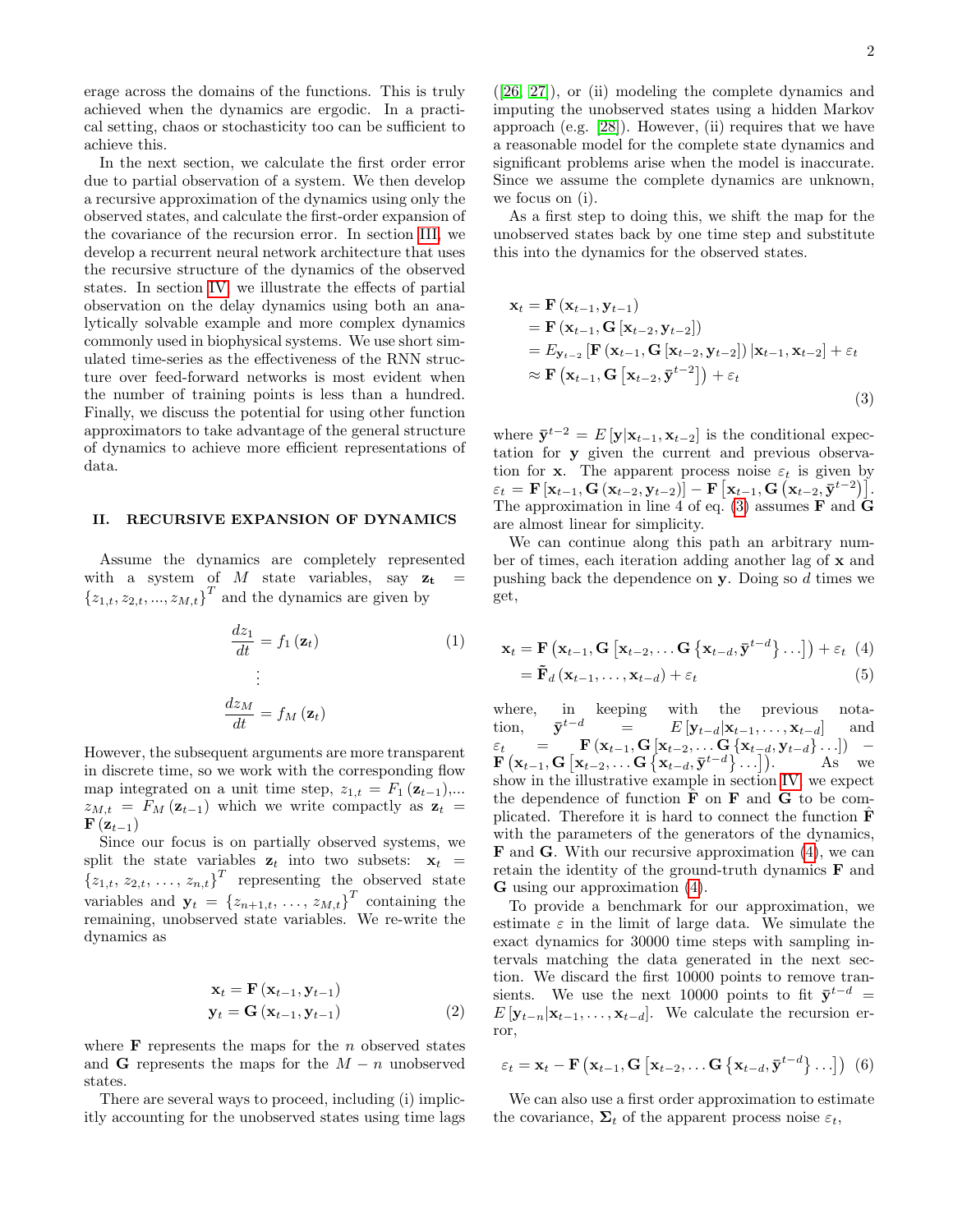<span id="page-2-2"></span>
$$
\Sigma_t \approx \mathbf{P}_{t-1}\mathbf{Q}_{t-2}\dots\mathbf{Q}_{t-d}\mathbf{C}_{t-d}\mathbf{Q}_{t-d}^T\dots\mathbf{Q}_{t-2}^T\mathbf{P}_{t-1}^T
$$
 (7)

where  $\mathbf{P}_{t-1}$  is the matrix of partial derivatives of **F** with respect to y evaluated at  $\mathbf{x}_{t-1}$  and  $\bar{\mathbf{y}}^{t-1}$ ,  $\mathbf{Q}_{t-n}$  is the matrix of partial derivatives of G with respect to y evaluated at  $\mathbf{x}_{t-n}$  and  $E[\mathbf{y}_{t-n}|\mathbf{x}_{t-1},\ldots,\mathbf{x}_{t-d}],$  and  $\mathbf{C}_{t-d}$  is the covariance matrix for  $y_{t-d}$  conditional on  $x_{t-1}, \ldots, x_{t-d}$ , i.e.  $\mathbf{C}_{t-d} = E\left[\left(\mathbf{y}-\bar{\mathbf{y}}^{t-d}\right)\left(\mathbf{y}-\bar{\mathbf{y}}^{t-d}\right)^T\big|\mathbf{x}_{t-1},\ldots,\mathbf{x}_{t-d}\right].$ 

Similar to the numerical estimation of the recursion error above, we can evaluate the first order approximation numerically from time series data by fitting  $\mathbf{C}_{t-d} = E\left[\left(\mathbf{y}-\bar{\mathbf{y}}^{t-d}\right)\left(\mathbf{y}-\bar{\mathbf{y}}^{t-d}\right)^T | \mathbf{x}_{t-1}, \dots, \mathbf{x}_{t-d}\right]$ from time series data. The first order approximation is accurate for maps that are almost linear. For continuous time nonlinear dynamics, this would correspond to short sampling intervals.

Note that neither of these should be treated as strict bounds on practical accuracy. However, these can provide a baseline for the expected performance independent of the specifics of the forecast model.

# <span id="page-2-0"></span>III. RECURRENT NEURAL NETWORK

In a practical setting, the dynamics given by eq. [\(2\)](#page-1-2) can be learned from time-series data using delay vectors by fitting the function,

$$
\mathbf{x}_{t} = \hat{\mathbf{F}}\left(\mathbf{x}_{t-1}, \dots, \mathbf{x}_{t-d}\right) \tag{8}
$$

This can be implemented directly using standard machine learning methods [\[16,](#page-6-11) [21\]](#page-7-0). We implement a feedforward neural network (FNN) to approximate  $\hat{F}$  as a benchmark. The recursive form of eq. [\(4\)](#page-1-1) suggests that the function approximator should be restricted among the space of functions that can be written as a recursive composition of lower dimensional functions F and G. This can be achieved by constructing a Recurrent Neural Network (RNN) that imitates the recursive form in eq.  $(4)$ ,

$$
\hat{\mathbf{x}}_t = \mathbf{W_x} \mathbf{f}_t + \mathbf{b_x}
$$
\n
$$
\mathbf{f}_t = \mathbf{a_f} \left( \mathbf{W_f} (\mathbf{x}_{t-1} \oplus \hat{\mathbf{y}}_{t-1}) + \mathbf{b_f} \right)
$$
\n
$$
\hat{\mathbf{y}}_{t-1} = \mathbf{W_y} \mathbf{g}_{t-1} + \mathbf{b_y}
$$
\n
$$
\mathbf{g}_{t-1} = \mathbf{a_g} \left( \mathbf{W_g} (\mathbf{x}_{t-2} \oplus \hat{\mathbf{y}}_{t-2}) + \mathbf{b_g} \right)
$$
\n
$$
\vdots
$$
\n
$$
\hat{\mathbf{y}}_{t-d+1} = \mathbf{W_y} \mathbf{g}_{t-d+1} + \mathbf{b_y}
$$
\n
$$
\mathbf{g}_{t-d+1} = \mathbf{a_g} \left( \mathbf{W_g} (\mathbf{x}_{t-d} \oplus \hat{\mathbf{y}}_{t-d}) + \mathbf{b_g} \right) \tag{9}
$$

Where the functions  $\bf{F}$  and  $\bf{G}$  are approximated as single layer neural networks with hidden layer f and g.  $a_f$  and  $a_g$  are the non-linear activation functions. In this study,  $\mathbf{a_f} = \mathbf{a_g} = \tanh$ . As  $\hat{\mathbf{y}}_t$  is just a linear function of

 $\mathbf{g}_t$ , it can be absorbed into the parameters  $\mathbf{W_f}$ ,  $\mathbf{b_f}$ ,  $\mathbf{W_g}$ , and  $\mathbf{b}_{g}$  to obtain a simpler neural network,

$$
\hat{\mathbf{x}}_t = \mathbf{W_x} \mathbf{f}_t + \mathbf{b_x}
$$
\n
$$
\mathbf{f}_t = \mathbf{a_f} \left( \mathbf{W_f} (\mathbf{x}_{t-1} \oplus \mathbf{g}_{t-1}) + \mathbf{b_f} \right)
$$
\n
$$
\mathbf{g}_{t-1} = \mathbf{a_g} \left( \mathbf{W_g} (\mathbf{x}_{t-2} \oplus \mathbf{g}_{t-2}) + \mathbf{b_g} \right)
$$
\n
$$
\vdots
$$
\n
$$
\mathbf{g}_{t-d+1} = \mathbf{a_g} \left( \mathbf{W_g} (\mathbf{x}_{t-d} \oplus \mathbf{g}_{t-d}) + \mathbf{b_g} \right) \tag{10}
$$

The model parameters,  $\mathbf{W}_{\alpha}$  and  $\mathbf{b}_{\alpha}$  are chosen to minimize the loss function,

<span id="page-2-3"></span>
$$
L = \sum_{t} ||\hat{\mathbf{x}}_{t} - \mathbf{x}_{t}^{(\text{data})}||^{2}
$$
 (11)

Note, since we don't observe y, we can't compute  $g_{t-d}$ . In this work, we choose  $\mathbf{g}_{t-d}$  randomly for simplicity of setting up the backpropagation step. Alternatively,  $g_{t-d}$  can be included in the training parameters. We train the parameters using backpropagation with RM-Sprop optimizer [\[29\]](#page-7-7), and use early stopping [\[30\]](#page-7-8) to avoid over-fitting the training data. Note, since this is a proofof-concept demonstration, we did not regularize using a penalty term in the loss function, as this would make it difficult to explicitly compare the FNN and RNN in terms of the NN complexity. In the following sections, we use simulated time series from popular nonlinear dynamics models namely, A) Discrete Lotka-Volterra model  $(2D)$ , B) Lorenz 63 model [\[31\]](#page-7-9)  $(3D)$ , C) the Duffing oscillator  $[32]$  (4D), and D) the Lorenz 96 model  $[33]$  (5D). In each of these cases, we use just the first variable to train the RNN (i.e., we only observe one variable). We train the RNN using training time-series of length 30, 50 and 100 data points. We specifically focus on small training datasets as the advantage of the RNN over an FNN is larger in the data-poor regime. We expect this to be the case as the data rich cases will be equivalently fit with any function approximator, and systematic differences in performance would be hard to detect due to stochastic differences in training performance. We divide the training data further into 'train' and 'validation' sets that contain 75% and 25% of the data respectively for the datasets of size 50 and 100. The early stopping parameter is chosen to minimize validation loss. The errors reported are measured on out-of-sample 'test' data of the same size as the training datasets. The errors were averaged across 100 different realizations of the model in each case.

# <span id="page-2-1"></span>IV. NUMERICAL EXAMPLES

#### A. Discrete Lotka Volterra model

To illustrate the effectiveness of the recursive approximation eq. [\(4\)](#page-1-1), we first examine a simple two-species system, where the state variables  $x_t$  (observed) and  $y_t$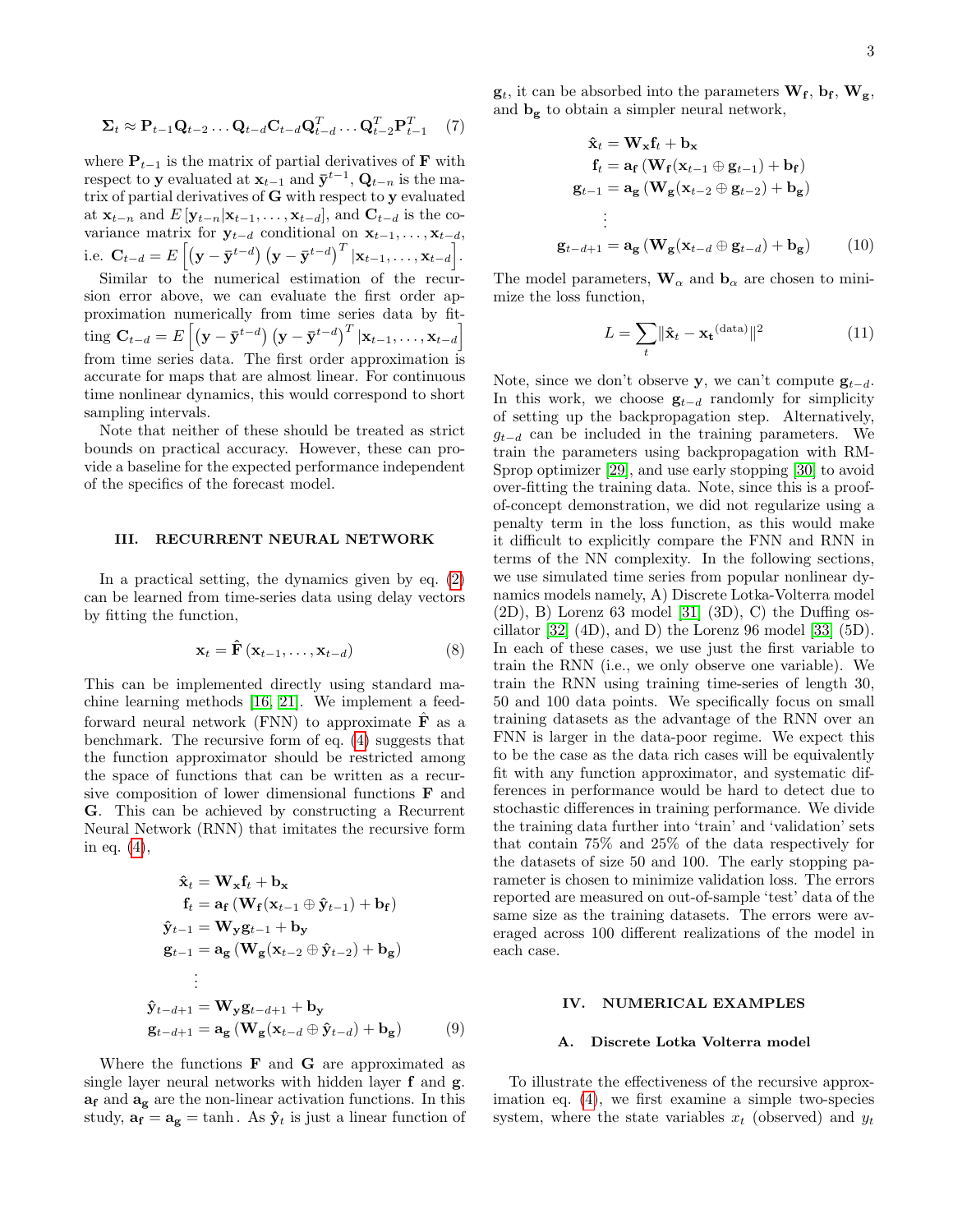| Model              | parameters                                      | LE   |       | Autocorrelation at $dt^a$ RMSE 'previous-value' predictor <sup>b</sup> |
|--------------------|-------------------------------------------------|------|-------|------------------------------------------------------------------------|
| Lotka Volterra     | $ r = [0.933, 1.293], A = [0.758, 1.420][0.15]$ |      | 0.632 | 0.858                                                                  |
| Lorenz63           | $\rho = 28, \sigma = 10, \beta = 8/3$           | 0.91 | 0.869 | 0.512                                                                  |
| Duffing Oscillator | $[1., -1., 0.3, 0.5, 1.2]$                      | 0.17 | 0.667 | 0.816                                                                  |
| $\rm Lorenz 96$    | $N = 5, F = 8$                                  | 0.47 | 0.866 | 0.518                                                                  |

<span id="page-3-4"></span>TABLE I. Descriptions of the datasets. a. Autocorrelation at the time-step used for predictions of the observed variable b. Normalized RMSE values from predicting using the previous value. Normalized such that using mean of the time-series leads to an RMSE= 1.

(unobserved) are quadratic functions of  $x_{t-1}$  and  $y_{t-1}$ . This is also known as a discrete Lotka-Volterra model in ecology literature [\[34\]](#page-7-12).

<span id="page-3-5"></span>
$$
x_t = r_x x_{t-1} (1 - x_{t-1}) + A_{xy} x_{t-1} y_{t-1}
$$
 (12a)

$$
y_t = r_y y_{t-1} (1 - y_{t-1}) + A_{yx} x_{t-1} y_{t-1}
$$
 (12b)

Solving for  $y_{t-1}$  using [\(12a\)](#page-3-0) and substituting in [\(12b\)](#page-3-1), we get the evolution of  $y_t$  as a function of x alone,

<span id="page-3-2"></span>
$$
y_t = r_y \mathcal{Y}(x) \left(1 - \mathcal{Y}(x)\right) + A_{yx} x_{t-1} \mathcal{Y}(x) \tag{13}
$$

where,

$$
\mathcal{Y}(x) = \left(\frac{x_t - r_x x_{t-1} (1 - x_{t-1})}{A_{xy} x_{t-1}}\right)
$$

Substituting [\(13\)](#page-3-2) back in [\(12a\)](#page-3-0), we obtain the dynamical equation only in terms of  $x$ 

$$
x_{t} = r_{x}x_{t-1}(1 - x_{t-1}) + \left[r_{y}\left(\frac{x_{t-1}^{2}}{x_{t-2}} - r_{x}x_{t-1}(1 - x_{t-2})\right) \times \left(1 - \frac{x_{t-1} - r_{x}x_{t-2}(1 - x_{t-2})}{A_{xy}x_{t-2}}\right)\right]
$$

$$
+ A_{yx}x_{t-1}(x_{t-1} - r_{x}x_{t-2}(1 - x_{t-2})) \qquad (14)
$$

which is highly nonlinear. Note the resulting singlevariable dynamics is no longer quadratic and has arbitrarily higher-order non-zero derivatives. However the recursive approximation [\(4\)](#page-1-1) has a simpler functional form and ensures that higher derivatives are bounded. Specifically,

$$
x_t \approx r_x x_{t-1} (1 - x_{t-1}) +
$$
  
\n
$$
A_{xy} x_{t-1} [r_y y_{t-2} (1 - y_{t-2}^*) + A_{yx} x_{t-2} y_{t-2}^*]
$$
 (15)

has non-zero derivatives only up to second order in x (and in general up to order d) considering  $y_t$ s are constants, thus requiring less data to reconstruct the approximate dynamics. We calculate the theoretical recursion error  $\epsilon$ given by Eq.  $(6)$  and its first order approximation, Eq.  $(7)$ in the limit of large data. We see that the errors go to zero when the number of delays is two or greater consistent with Eq. [\(14\)](#page-3-3). We generate time-series of length 50 and 100 data points and compare the performance of the RNN architecture [\(10\)](#page-2-3) vs. FNN across different hidden layer sizes. The hidden layer size limits the expressivity

<span id="page-3-1"></span><span id="page-3-0"></span>of a neural network. For example, a neural network with one-dimensional input and two hidden neurons can only fit a function with a single peak. We see a significant improvement in performance of RNN over FNN for small hidden layer sizes as expected due to the simpler functions  $\bf{F}$  and  $\bf{G}$  required to be fit by the RNN (see Fig. [1\)](#page-4-0) as against the more complex delay function  $\tilde{\mathbf{F}}$ . The small number of hidden neurons forces the neural networks to fit a function with less features, thereby making it difficult to fit the highly nonlinear function in [\(14\)](#page-3-3). We also see that the difference in performance between the RNN and FNN widens with increasing number of delays due to the increasing complexity  $\tilde{F}$ . We also compare multi-step ahead predictions using the single-step neural networks and iteratively applying the function on the delay vector to produce the next state. We hypothesize that the RNN functions f and g should be better in producing the multi-step forecast. This is because the iteration of the more complex  $\ddot{F}$  can lead to a larger variance at the locations in state space not seen by the one-step training data, compared to iterating the lower dimensional function f. We see that the RNN indeed performs better than FNN in two- and three-step ahead prediction. The FNN errors increase significantly more than the RNN as we increase the number of steps hinting at the robustness of the recurrent structure of RNN for dynamical systems prediction.

<span id="page-3-3"></span>We next look at some popular continuous chaotic dynamics in higher dimensions.

#### B. Lorenz 63 model

Lorenz 63 is one of the most popular chaotic models. It is a first order differential equation modeling a simplified version of atmospheric convection [\[31\]](#page-7-9).

<span id="page-3-6"></span>
$$
\begin{aligned}\n\dot{x} &= \sigma(y - x) \\
\dot{y} &= x(\rho - z) - y \\
\dot{z} &= xy - \beta z\n\end{aligned}
$$
\n(16)

We chose a sampling rate of 10 Hz so that the prediction problem was sufficiently non-trivial, but not impossible (see Table [I](#page-3-4) for details). The observed variable is  $x$ . We compute training and validation loss for the neural networks with 2-20 hidden neurons (same number of hidden neurons for both  $f$  and  $g$  in case of RNN), and choose the one with the minimum validation loss. We also use the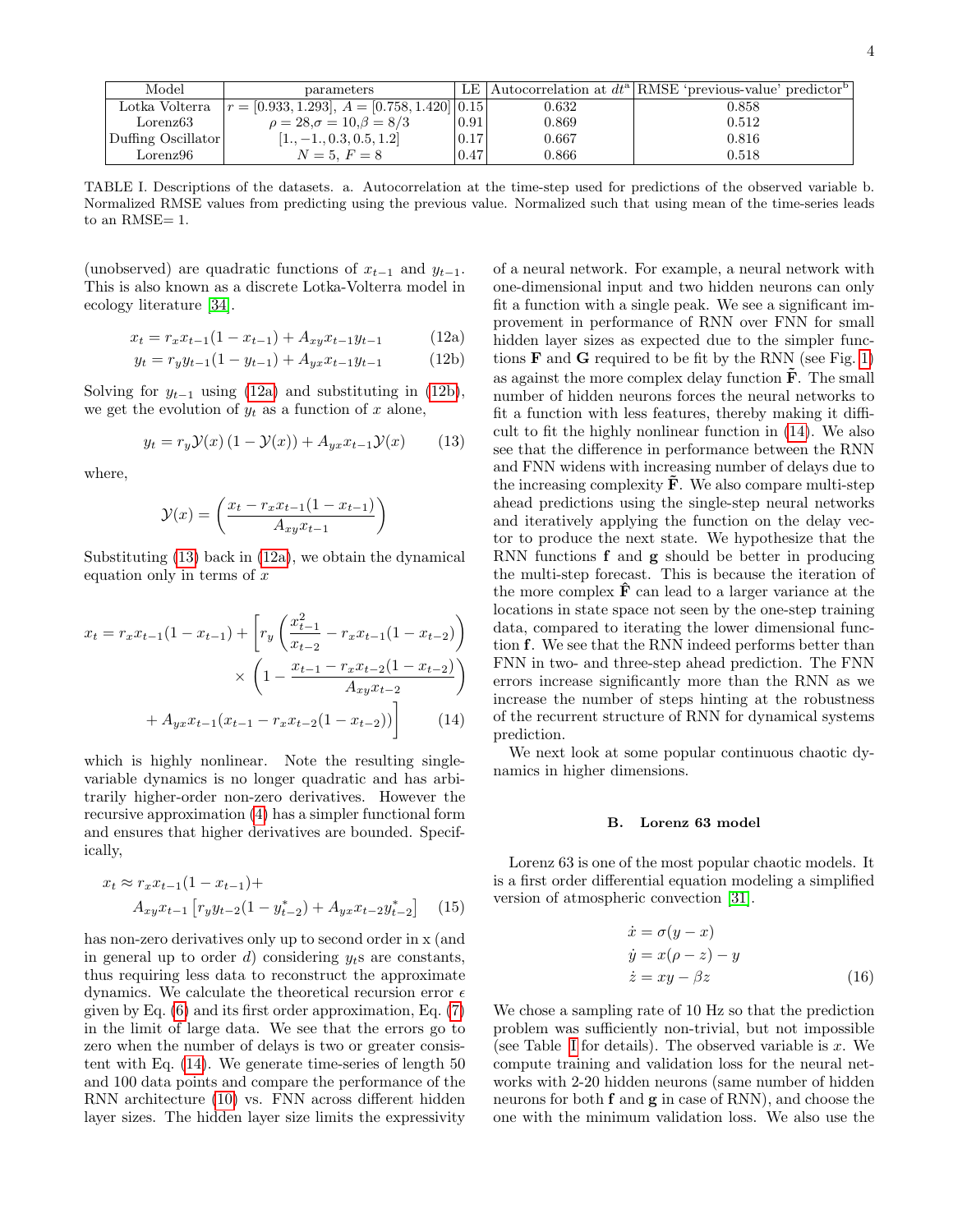

<span id="page-4-0"></span>FIG. 1. Normalized RMSE as a function of number of delays from a FNN (blue) vs RNN (orange) for the discrete Lotka-Volterra model [\(12\)](#page-3-5). The top, middle, and bottom panels correspond to one-, two-, and three-steps ahead forecast error from a model trained on one-step ahead data. The left, middle, and right panels correspond to neural networks with hidden-layers with two, five and ten neurons each. The green dashed (dotted) lines in the top panel are numerical evaluations of the one-step ahead recursion error [\(4\)](#page-1-1) (and its first-order approximation [\(7\)](#page-2-2)). Dark (light) colors are results for with a training size of 50 (100) data points

validation loss for 'early stopping' the training. The recursion error [\(6\)](#page-1-3), and its approximation [\(7\)](#page-2-2) tend to zero with three or more delays.

The optimal number of delays for both the FNN and the RNN is three (see Fig. [2\)](#page-6-16). The optimal RMSE is statistically indistinguishable between the FNN and the RNN. However, the RNN has a robust performance across all number of delays (especially for the smaller dataset), which may be desirable for automated applications.

We also plot the hidden-layer size-specific results (see Appendix Fig. [3\)](#page-8-0). We see a similar trend as the discrete Lotka-Volterra model for the smallest hidden layer size  $(h = 2)$ , but there is no systematic advantage to RNN with larger hidden layers.

### C. Duffing oscillator

The Duffing oscillator is a second order differential equation with periodic forcing,

$$
\ddot{x} + \delta \dot{x} + \beta x + \alpha x^3 = \gamma \cos(\omega t) \tag{17}
$$

This can be re-written as a first-order autonomous system by introducing the variables  $y = \dot{x}$ ,  $v = \cos(\omega t)$  and  $z = \sin(\omega t),$ 

<span id="page-4-1"></span>
$$
\begin{aligned}\n\dot{x} &= y\\ \n\dot{y} &= \gamma v - \delta y - \beta x - \alpha x^3\\ \n\dot{v} &= -\omega z\\ \n\dot{z} &= \omega v\n\end{aligned} \tag{18}
$$

We chose a sampling rate of 1 Hz, as this model has a Lyapunov horizon that is roughly an order of magni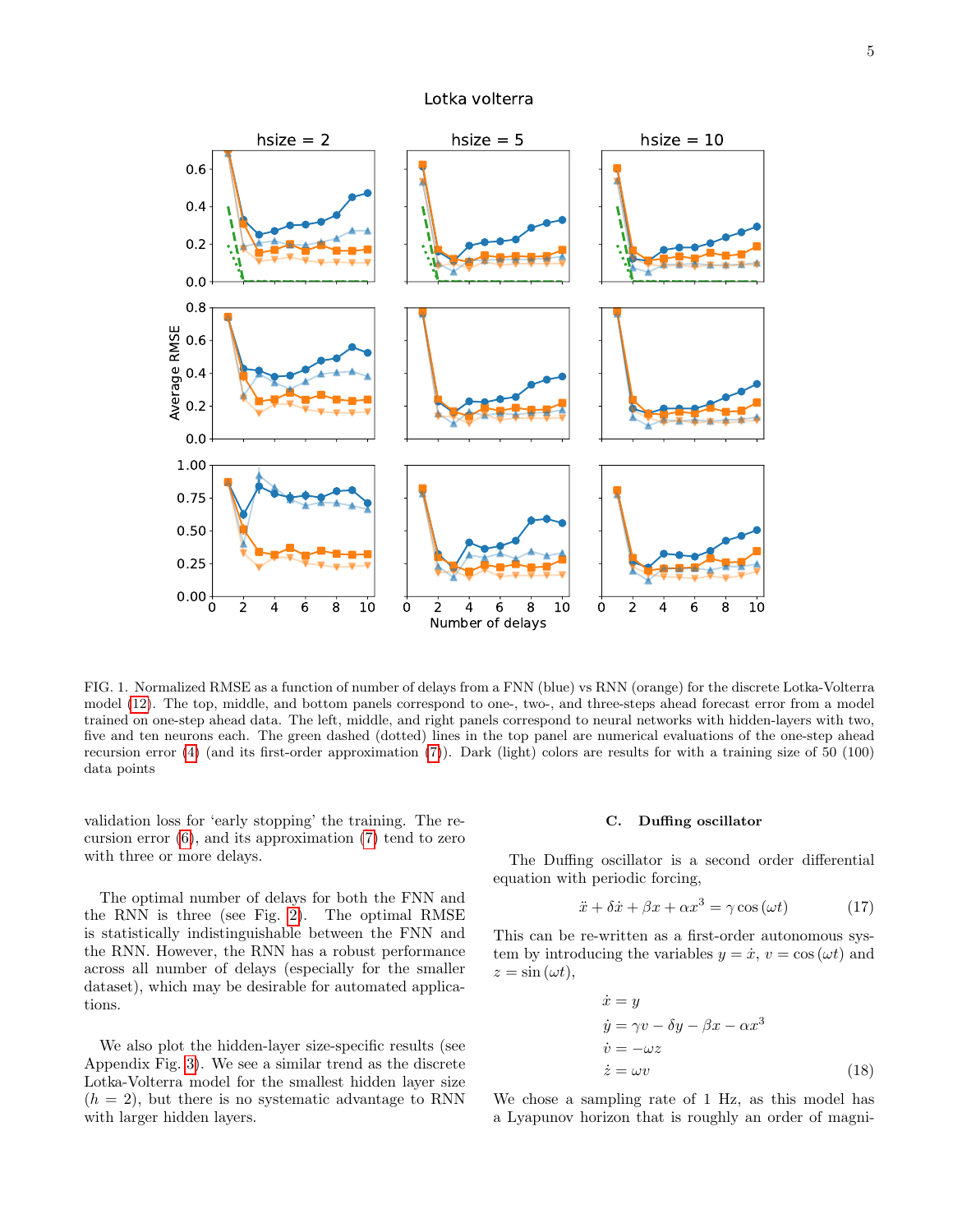tude larger than the Lorenz63 model (see Table [I\)](#page-3-4). The observed variable is  $x$ . The recursion error  $(6)$ , and is approximation [\(7\)](#page-2-2) go to zero with four or more delays. The optimal number of delays in this case is four (see Fig. [2\)](#page-6-16). The results for this model are qualitatively similar to the Lorenz 63 model, that is, at optimal number of delays, the performance is indistinguishable for the two neural networks, but RNN is more robust across the number of delays. This trend is similar even when we restrict the neural networks to have small hidden layers (see Appendix Fig. [4\)](#page-9-0).

### D. Lorenz 96 model

Lorenz 96 is a popular model to test tools for chaotic time series prediction in a high dimensional setting [\[35,](#page-7-13) [36\]](#page-7-14). We generated time series data using the Lorenz 96 model [\[33\]](#page-7-11)

$$
\frac{dx_i}{dt} = (x_{i+1} - x_{i-2})x_{i-1} - x_i + F, \quad 1 \le i \le N \quad (19)
$$

where it is assumed that  $x_{-1} = x_{N-1}$ ,  $x_0 = x_N$  and  $x_{N+1} = x_1$ . We use the parameters  $N = 5$ ,  $F = 8$ . The dynamics are chaotic with Lyapunov exponent  $=$  $0.472 \pm 0.002$ . Sampling rate is 10 Hz. The observed variable is  $x_1$ . The recursion error [\(6\)](#page-1-3), and is approximation [\(7\)](#page-2-2) tends to zero with roughly six or more delays. The optimal number of delays is six and eight for the RNN and FNN respectively (see Fig. [2\)](#page-6-16).

The RNN shows significantly better performance as measured by the average RMSE in the case of the smaller dataset. There is also a significant difference between the optimal number of hidden neurons between the two NNs, with the RNN opting for lower number of hidden neurons indicating that the function to be fit is of a lower complexity. However there is no significant difference in performance when the neural networks are restricted to small sizes (see Appendix Fig. [5\)](#page-10-0).

### V. DISCUSSION

In this study, we explore the possibility that choosing the neural network architecture that is derived from the structure of generating dynamics can lead to more efficient recovery of the dynamics from data. We see evidence for this by a significantly better prediction performance by the Recurrent Neural Network as compared to the Feedforward Neural Network in the small-data regime for the discrete Lotka-Volterra model. We also see that the RNN increasingly outperforms FNN in multistep prediction tasks when the dynamics are trained on singlestep data. The systematic advantage RNN has over FNN when trained with small hidden layers suggest that the smoothness of  $\bf{F}$  and  $\bf{G}$  functions compared to the delay vector  $\tilde{\mathbf{F}}$  can be leveraged by manipulating the structure of neural networks.

In this study, we see that the structural advantage of RNN comes into play when the attractor dimension is small and the manifold is smooth. The advantage of RNN seems to systematically diminish with increasing dimensionality of dynamics. This is consistent with the interpretation that the RNN is exposed to smoother functional forms than the FNN which is directly fit to the more nonlinear delay map. More work needs to be done to fully characterize the regime where incorporating the dynamical structure in the neural network will yield better predictions.

<span id="page-5-1"></span>Having dynamically meaningful units within the neural networks is useful in applications where it is important to learn the mechanistic relationships between variables. It also makes incorporating auxiliary information straightforward. For example, information about interactions between states can be implemented by conditioning the model to constrain the partial derivatives  $\partial H_i/\partial z_i = 0$ (where  $H \in \{F, G\}$  and  $z \in \{x, y\}$ ) that correspond to non-interacting states. This can be achieved through regularization or constraint optimization of neural networks. Our methods can be extended to take advantage of the structure of spatial dynamics as well. Since we expect the spatial interaction structure to be sparse, we expect F and G to have a much lower dimensionality compared to fitting the full delay-embedding function.

In the field of statistical mechanics, the problem of unobserved states has been addressed by the Mori Zwanzig formulation where the Zwanzig operator is used to project the dynamics onto the linear subspace of the observed dynamics, where the ignored degrees of freedom appear as a memory term and a noise term. Calculating the memory term for nonlinear dynamics is non-trivial, and requires the expansion of the basis to lift the dynamics to a linear space. This can lead to an unbounded expansion of the state space in chaotic systems. In contrast, our approximation provides a straightforward way to incorporate the induced memory from partial observations.

In summary, we address the gap in the theoretical literature on the efficacy of recurrent neural networks. We show how partially observed dynamics can be restructured to reveal a recurrent structure, which can be learnt by fitting recurrent neural networks on time series data. We also provide a connection to time-delay embedding and discuss the potential applications of this methodology.

This work was supported by NOAA's HPCC incubator.

<span id="page-5-0"></span>[1] T. N. Palmer, A nonlinear dynamical perspective on model error: A proposal for non-local stochastic-dynamic parametrization in weather and climate prediction mod-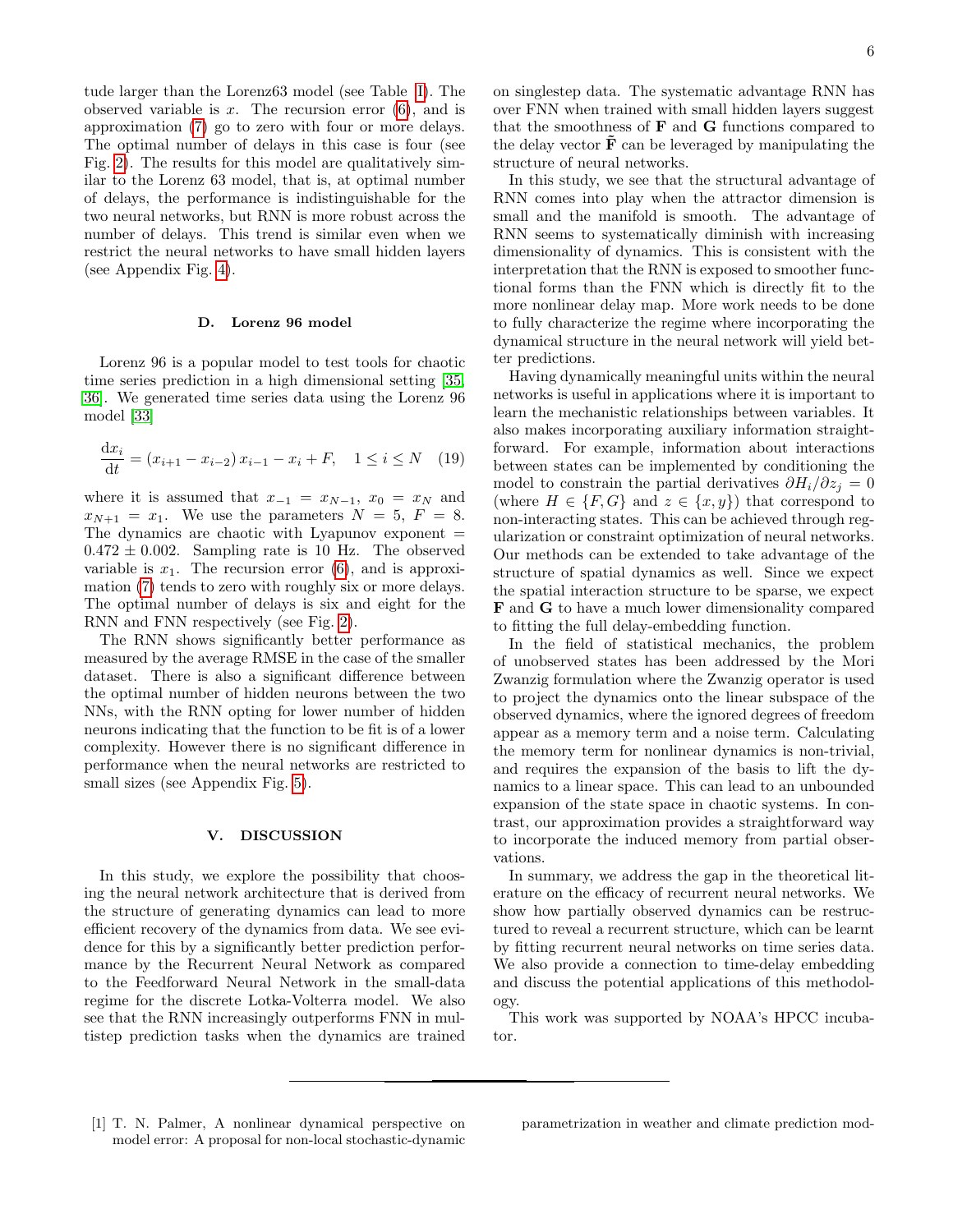

<span id="page-6-16"></span>FIG. 2. (Top) Normalized RMSE as a function of number of delays from a FNN (blue) vs RNN (orange) for the Lorenz 63 model (left), Duffing (middle), and Lorenz 96 model in 5D (right) with parameters in Table [I.](#page-3-4) The black dashed (dotted) lines are benchmark predictions using the time series mean (previous value). The green dashed (dotted) lines are numerical evaluations of the recursion error [\(4\)](#page-1-1) (and its first-order approximation [\(7\)](#page-2-2)). (Bottom) The average number of optimal hidden-neurons. Dark (light) colors are results for with a training size of 30 (50) data points

els, Quarterly Journal of the Royal Meteorological Society 127, 279 (2001).

- <span id="page-6-0"></span>[2] S. Lek, M. Delacoste, P. Baran, I. Dimopoulos, J. Lauga, and S. Aulagnier, Application of neural networks to modelling nonlinear relationships in ecology, Ecological modelling 90, 39 (1996).
- <span id="page-6-1"></span>[3] Y. Luo, K. Ogle, C. Tucker, S. Fei, C. Gao, S. LaDeau, J. S. Clark, and D. S. Schimel, Ecological forecasting and data assimilation in a data-rich era, Ecological Applications 21, 1429 (2011).
- <span id="page-6-2"></span>[4] M. Lachowicz, Individually-based markov processes modeling nonlinear systems in mathematical biology, Nonlinear Analysis: Real World Applications 12, 2396 (2011).
- <span id="page-6-3"></span>[5] S. Imoto, S. Kim, T. Goto, S. Aburatani, K. Tashiro, S. Kuhara, and S. Miyano, Bayesian network and nonparametric heteroscedastic regression for nonlinear modeling of genetic network, Journal of bioinformatics and computational biology 1, 231 (2003).
- <span id="page-6-4"></span>[6] J. D. Farmer and J. J. Sidorowich, Predicting chaotic time series, Physical review letters 59, 845 (1987).
- <span id="page-6-5"></span>[7] F. Takens, Detecting strange attractors in turbulence, in Dynamical systems and turbulence, Warwick 1980 (Springer, 1981) pp. 366–381.
- <span id="page-6-6"></span>[8] G. Sugihara and R. M. May, Nonlinear forecasting as a way of distinguishing chaos from measurement error in time series, Nature 344, 734 (1990).
- <span id="page-6-7"></span>[9] M. Ragwitz and H. Kantz, Markov models from data by simple nonlinear time series predictors in delay embedding spaces, Physical Review E 65, 056201 (2002).
- [10] S. P. Garcia and J. S. Almeida, Multivariate phase space reconstruction by nearest neighbor embedding with different time delays, Physical Review E  $72$ , 027205 (2005).
- [11] T. Qin, K. Wu, and D. Xiu, Data driven governing equations approximation using deep neural networks, Journal of Computational Physics 395, 620 (2019).
- [12] M. Raissi, P. Perdikaris, and G. E. Karniadakis, Multistep neural networks for data-driven discovery of nonlinear dynamical systems, arXiv preprint arXiv:1801.01236 (2018).
- <span id="page-6-8"></span>[13] B. Lusch, J. N. Kutz, and S. L. Brunton, Deep learning for universal linear embeddings of nonlinear dynamics, Nature communications 9, 1 (2018).
- <span id="page-6-9"></span>[14] E. Weinan, C. Ma, S. Wojtowytsch, and L. Wu, Towards a mathematical understanding of neural network-based machine learning: What we know and what we don't, arXiv preprint arXiv:2009.10713 (2020).
- <span id="page-6-10"></span>[15] A. L. Caterini and D. E. Chang, *Deep Neural Networks* in a Mathematical Framework (Springer, 2018).
- <span id="page-6-11"></span>[16] D. Mandic and J. Chambers, Recurrent neural networks for prediction: learning algorithms, architectures and stability (Wiley, 2001).
- <span id="page-6-12"></span>[17] J. Connor, R. Martin, and L. Atlas, Recurrent neural networks and robust time series prediction, [IEEE Trans](https://doi.org/10.1109/72.279188)[actions on Neural Networks](https://doi.org/10.1109/72.279188) 5, 240 (1994).
- <span id="page-6-13"></span>[18] I. Goodfellow, Y. Bengio, and A. Courville, *Deep learning* (MIT press, 2016).
- <span id="page-6-14"></span>[19] R. J. Williams and D. Zipser, A Learning Algorithm for Continually Running Fully Recurrent Neural Networks, [Neural Computation](https://doi.org/10.1162/neco.1989.1.2.270) 1, [270 \(1989\),](https://doi.org/10.1162/neco.1989.1.2.270) [https://direct.mit.edu/neco/article](https://arxiv.org/abs/https://direct.mit.edu/neco/article-pdf/1/2/270/811849/neco.1989.1.2.270.pdf)[pdf/1/2/270/811849/neco.1989.1.2.270.pdf.](https://arxiv.org/abs/https://direct.mit.edu/neco/article-pdf/1/2/270/811849/neco.1989.1.2.270.pdf)
- <span id="page-6-15"></span>[20] B. Cheng and H. Tong, Orthogonal projection, embedding dimension and sample size in chaotic time series from a statistical perspective, Philosophical Transactions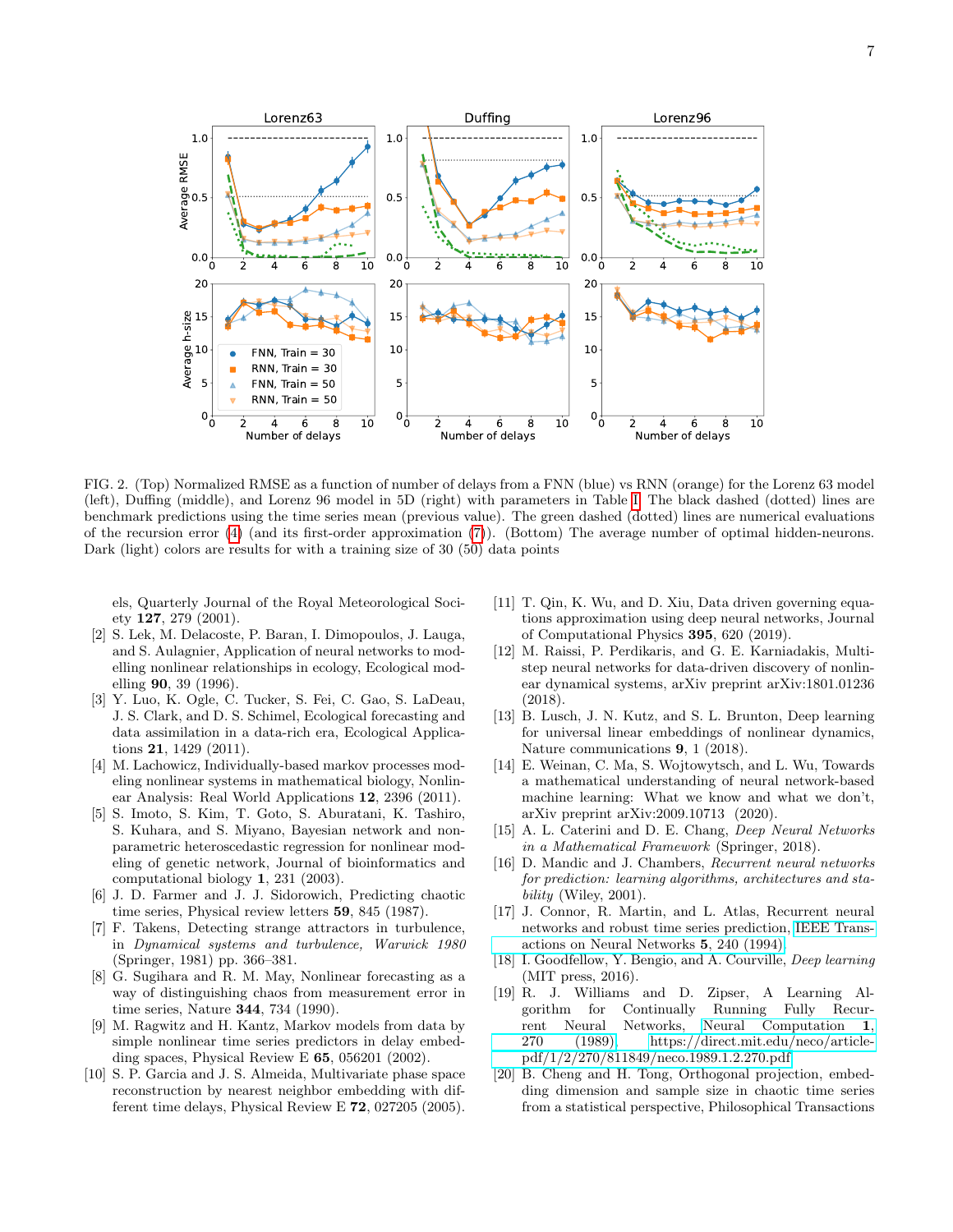of the Royal Society of London. Series A: Physical and Engineering Sciences 348, 325 (1994).

- <span id="page-7-0"></span>[21] S. B. Munch, V. Poynor, and J. L. Arriaza, Circumventing structural uncertainty: A bayesian perspective on nonlinear forecasting for ecology, [Ecological Complexity](https://doi.org/https://doi.org/10.1016/j.ecocom.2016.08.006) 32[, 134 \(2017\),](https://doi.org/https://doi.org/10.1016/j.ecocom.2016.08.006) uncertainty in Ecology.
- <span id="page-7-1"></span>[22] H. Kantz and E. Olbrich, Scalar observations from a class of high-dimensional chaotic systems: Limitations of the time delay embedding, Chaos: An Interdisciplinary Journal of Nonlinear Science 7, 423 (1997).
- <span id="page-7-2"></span>[23] J. L. Elman, Finding structure in time, Cognitive science 14, 179 (1990).
- [24] M. Han, Z. Shi, and W. Wang, Modeling dynamic system by recurrent neural network with state variables, in International Symposium on Neural Networks (Springer, 2004) pp. 200–205.
- <span id="page-7-3"></span>[25] H. Zimmermann and R. Neuneier, Modeling dynamical systems by recurrent neural networks, WIT Transactions on Information and Communication Technologies 25 (2000).
- <span id="page-7-4"></span>[26] E. R. Deyle, M. Fogarty, C.-h. Hsieh, L. Kaufman, A. D. MacCall, S. B. Munch, C. T. Perretti, H. Ye, and G. Sugihara, Predicting climate effects on Pacific sardine, [Pro](https://doi.org/10.1073/pnas.1215506110)[ceedings of the National Academy of Sciences](https://doi.org/10.1073/pnas.1215506110) 110, 6430 [\(2013\).](https://doi.org/10.1073/pnas.1215506110)
- <span id="page-7-5"></span>[27] S. B. Munch, A. Giron-Nava, and G. Sugihara, Nonlinear dynamics and noise in fisheries recruitment: A global meta-analysis, [Fish and Fisheries](https://doi.org/10.1111/faf.12304) 19, 964 (2018).
- <span id="page-7-6"></span>[28] J. M. Morales, D. T. Haydon, J. Frair, K. E. Holsinger,

and J. M. Fryxell, Extracting more out of relocation data: Building movement models as mixtures of random walks, Ecology [10.1890/03-0269](https://doi.org/10.1890/03-0269) (2004).

- <span id="page-7-7"></span>[29] G. Hinton, N. Srivastava, and K. Swersky, Neural networks for machine learning lecture 6a overview of minibatch gradient descent, Unpublished lecture 14 (2012).
- <span id="page-7-8"></span>[30] L. Prechelt, Automatic early stopping using cross validation: quantifying the criteria, Neural Networks 11, 761 (1998).
- <span id="page-7-9"></span>[31] E. N. Lorenz, Deterministic nonperiodic flow, Journal of atmospheric sciences 20, 130 (1963).
- <span id="page-7-10"></span>[32] G. Duffing, Erzwungene Schwingungen bei veränderlicher Eigenfrequenz und ihre technische Bedeutung, 41-42 (Vieweg, 1918).
- <span id="page-7-11"></span>[33] E. N. Lorenz, Predictability: A problem partly solved, in Proc. Seminar on predictability, Vol. 1 (1996).
- <span id="page-7-12"></span>[34] A. J. Lotka, Contribution to the theory of periodic reactions, [The Journal of Physical Chemistry](https://doi.org/10.1021/j150111a004) 14, 271 (1910), [https://doi.org/10.1021/j150111a004.](https://arxiv.org/abs/https://doi.org/10.1021/j150111a004)
- <span id="page-7-13"></span>[35] A. Chattopadhyay, P. Hassanzadeh, and D. Subramanian, Data-driven predictions of a multiscale lorenz 96 chaotic system using machine-learning methods: reservoir computing, artificial neural network, and long shortterm memory network, [Nonlinear Processes in Geo](https://doi.org/10.5194/npg-27-373-2020)physics 27[, 373 \(2020\).](https://doi.org/10.5194/npg-27-373-2020)
- <span id="page-7-14"></span>[36] P. D. Dueben and P. Bauer, Challenges and design choices for global weather and climate models based on machine learning, [Geoscientific Model Development](https://doi.org/10.5194/gmd-11-3999-2018) 11, [3999 \(2018\).](https://doi.org/10.5194/gmd-11-3999-2018)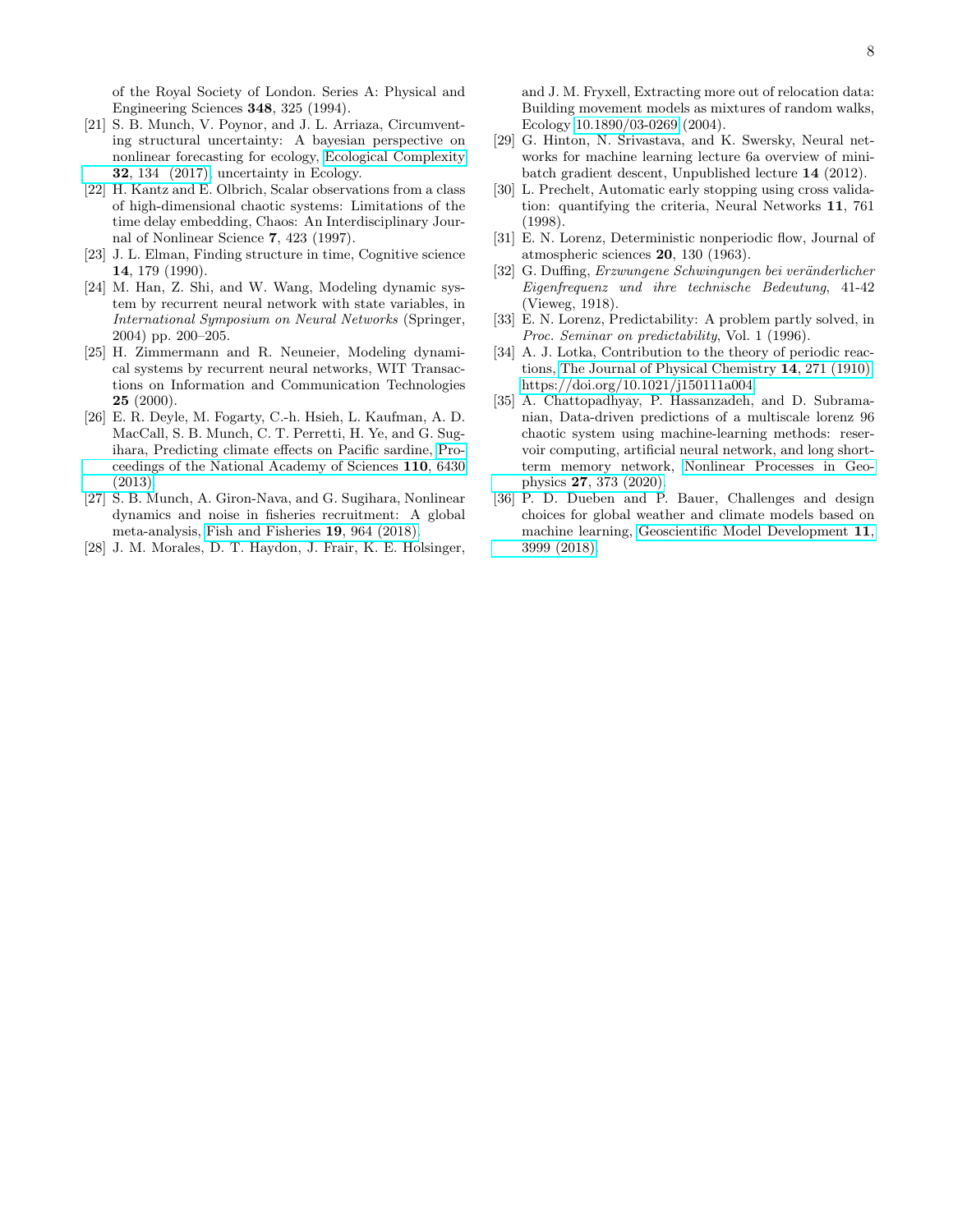# Lorenz63



<span id="page-8-0"></span>FIG. 3. Normalized RMSE as a function of number of delays from a FNN (blue) vs RNN (orange) for the Lorenz63 model [\(16\)](#page-3-6). The top, middle, and bottom panels correspond to one-, two-, and three-steps ahead forecast error from a model trained on one-step ahead data. The left, middle, and right panels correspond to neural networks with hidden-layers with two, five and ten neurons each. The green dashed (dotted) lines in the top panel are numerical evaluations of the one-step ahead recursion error [\(4\)](#page-1-1) (and its first-order approximation [\(7\)](#page-2-2)). Dark (light) colors are results for with a training size of 50 (100) data points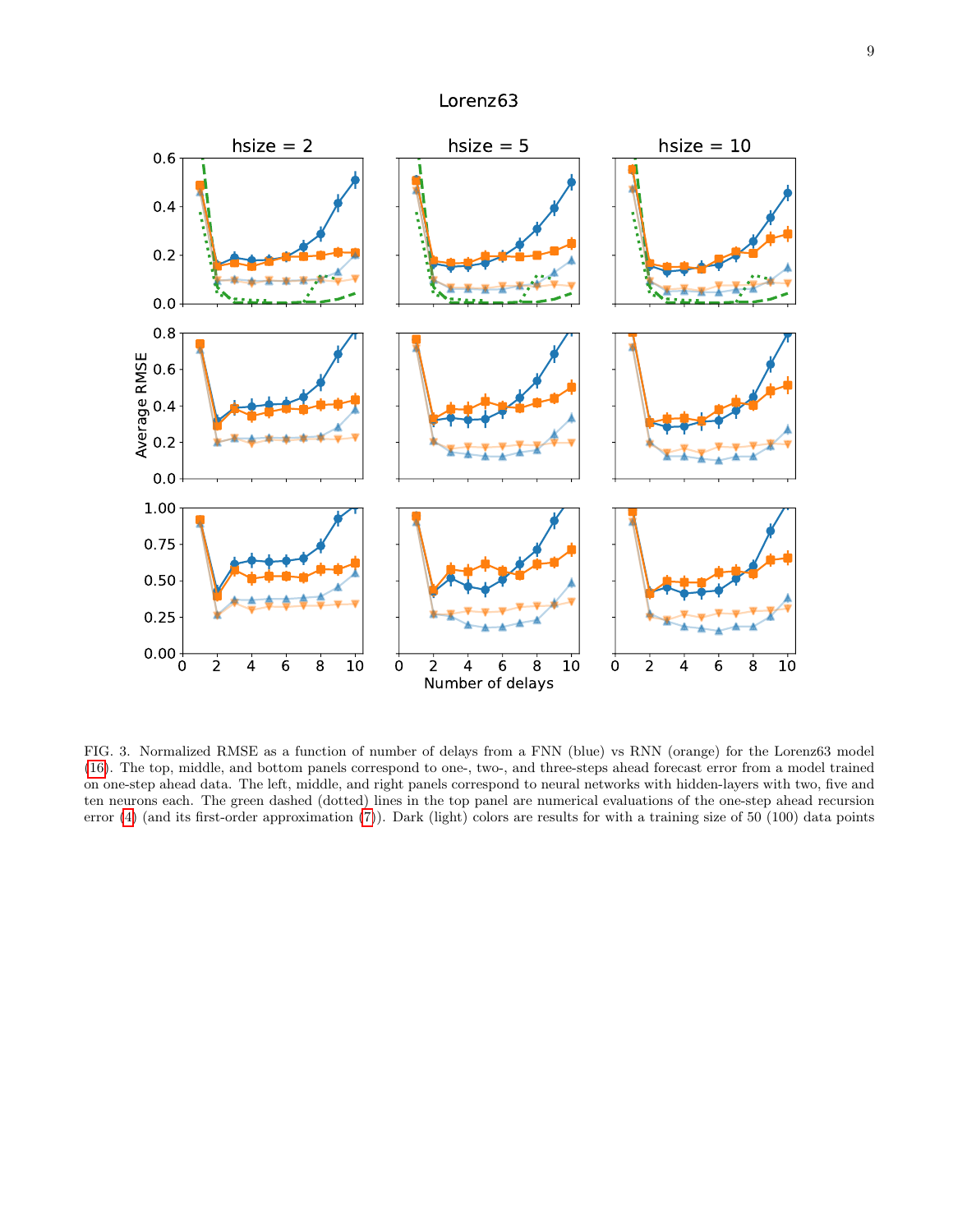# Duffing



<span id="page-9-0"></span>FIG. 4. Normalized RMSE as a function of number of delays from a FNN (blue) vs RNN (orange) for the Lorenz63 model [\(18\)](#page-4-1). The top, middle, and bottom panels correspond to one-, two-, and three-steps ahead forecast error from a model trained on one-step ahead data. The left, middle, and right panels correspond to neural networks with hidden-layers with two, five and ten neurons each. The green dashed (dotted) lines in the top panel are numerical evaluations of the one-step ahead recursion error [\(4\)](#page-1-1) (and its first-order approximation [\(7\)](#page-2-2)). Dark (light) colors are results for with a training size of 50 (100) data points